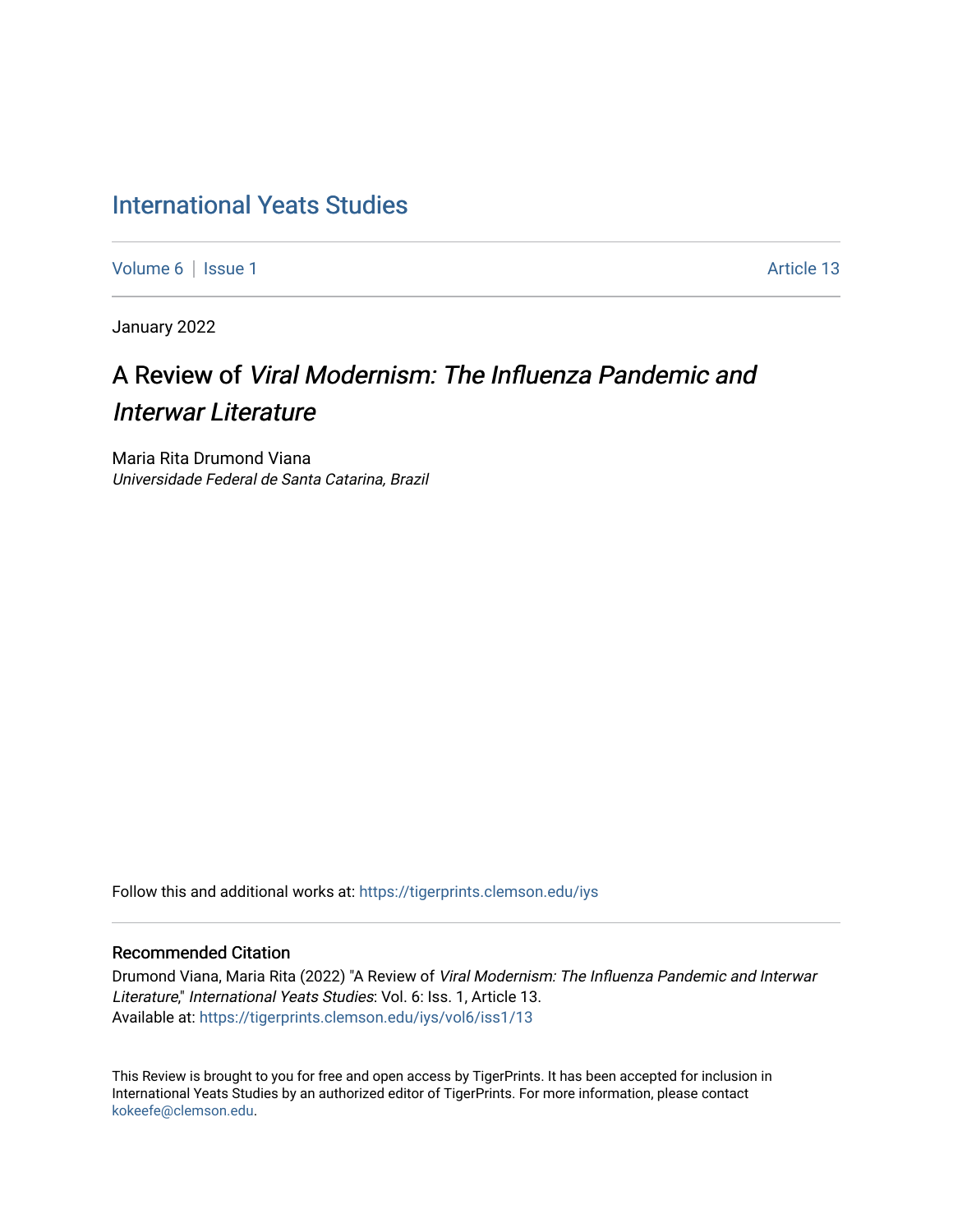### **A Review of** *Viral Modernism: The Influenza Pandemic and Interwar Literature*

Elizabeth Outka. *Viral Modernism: The Influenza Pandemic and Interwar Literature* (New York: Columbia University Press, 2020), xii + 326 pp., ISBN 978-0-231-1875-2.

### *Reviewed by Maria Rita Drumond Viana*

Then George Yeats took to bed with the so-called Spanish Flu on November 18, 1918,<sup>1</sup> W. B. Yeats relayed his wife's desire to have his sister Lily by her side—but only in case she did not feel better soon. This tentative request was made not because of a lack of proximity between the two new sisters-in-law but because Lily was already making preparations to be rushed to another bedside: that of her own father, John B. Yeats, then in New York City and also stricken with pneumonia. The two competing demands for Lily Yeats's attention, from family members on both sides of the Atlantic, perfectly illustrate the global impact of the 1918 influenza pandemic on populations around the world: the three main waves (May–July 1918, September–December 1918, and January–May 1919) hit parts of every continent almost simultaneously, with the more serious cases (such as the Yeatses') and the highest number of deaths being concentrated in the twelve terrible weeks that surrounded the Armistice in Europe. Yeats's plans to relocate the growing family to Oxford had to be put off and, with Thoor Ballylee closed for the winter, even a move to the comfortable surroundings of Coole Park became impossible, as the flu was also rampant in the country, with nearby Gort crowded "with hearses and funerals," in Lady Gregory's words.<sup>2</sup>

While these events have long featured with some prominence in the biographies of all three Yeatses, they are more often discussed of in the context of the early years of W. B. and George Yeats's marriage, a period in which the couple invited in some (real) ghosts while attempting to banish (metaphorical) others. It is certainly one of the many ironies that mark W. B. Yeats's concomitant and continuing entanglement with the Gonnes since his serial proposals beginning in the summer of 1916 that, after the long renovation of Thoor Ballylee as their symbolic family home, the Yeatses would find themselves at 73 St. Stephen's Green. This was the house on which Maud Gonne had taken a lease before being sent to HM Prison Holloway in London, while Iseult Gonne, in her turn, had been forcibly removed to Yeats's bachelor lodgings at 18 Woburn Buildings.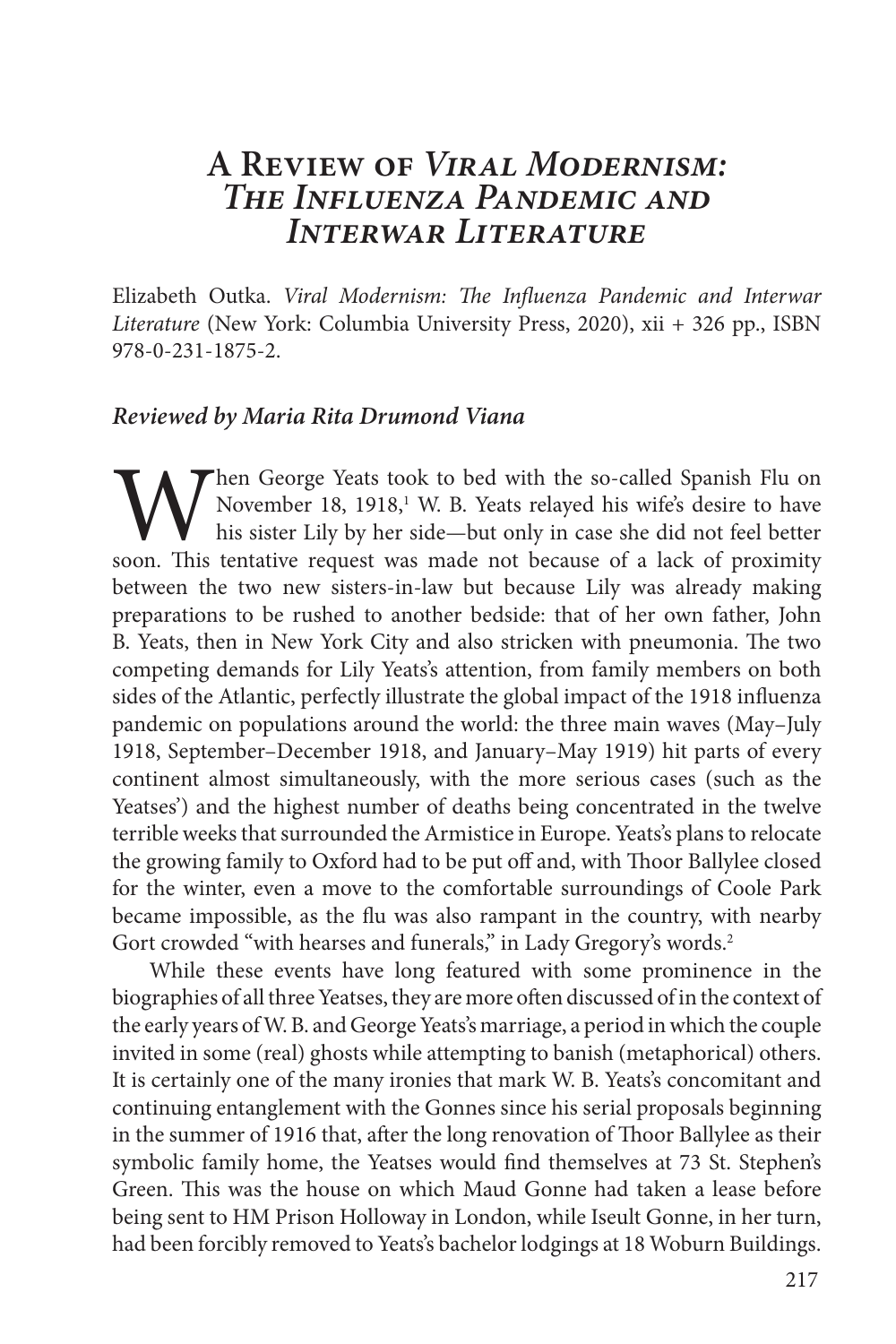This volatile play at domiciliary musical chairs would soon come to a dramatic, though not totally unexpected, crisis when Maud Gonne herself made her way to Dublin undercover after being given a compassionate leave from prison for health reasons. Upon arrival she demanded admittance to her house, which Yeats denied because of George's condition. In his biography Roy Foster frames these events with, on one hand, an analysis of George's role in effecting some distance between W. B. Yeats and Iseult, including a consideration of "Two Songs for a Fool" as "a poem which framed his symbolic images of George and herself [Iseult], tame and wild, as cat and hare" (*Life 2*  129), and on the other, a performative rejection by W. B. Yeats of Maud Gonne in her illness as "ghastly" and a "tragic sight." Foster then considers how the quarrel plays a role in the genesis of "On a Political Prisoner," a poem which, although ostensibly about Constance Markievicz, harkens back to the Gonnes with its white sea-bird imagery (*Life 2* 139). Ann Saddlemyer similarly presents George's illness as the storm that follows the relative calm of the spring and summer that had led to marital poems such as "Solomon to Sheba," "Solomon and the Witch," and "The Gift of Harun Al-Rashid" (*Becoming George* 188). As these two examples from biographies show, George's illness tends to be conscribed to the realm of the domestic, of interpersonal relationships, and contextualized as the moment W. B. Yeats (finally) stands up for his by-then pregnant wife and banishes the Gonnes to a more mythical realm.

By reframing Yeats's concern for George in the public context of "The Second Coming," Elizabeth Outka shines new light on both the poem and the couple's lives in her excellent *Viral Modernism*. This effect is achieved for all three main authors considered in the volume's middle section, entitled "Pandemic Modernism," in which she takes on the towering figures of Virginia Woolf, T. S. Eliot, and Yeats. These chapters are central not just because of these subjects' importance in modernist studies but also structurally, given that the book's organization examines later works first in order to do the groundwork and lay terms by which to (re)read the canonic moderns. The third part also brings one last, less weighty chapter, which considers how some of the frameworks developed for reading the more realist works in part one, and the modernists in part two, become, in their turn, metaphors for the supernatural in the popular fiction of figures such as Arthur Conan Doyle and H. P. Lovecraft. This is a methodological feat that escapes the confines of more obvious arrangements and manages to impose a very sound progression in an otherwise unwieldly mix of the canonical and the popular, with one set of texts being recalled and truly helping to illuminate the next. In this sense, it is a book to be read from cover to cover, even while some sets of chapters can work (and have worked) as author-specific studies for specialists. For this reason, before returning to the Yeatses, I must consider the buildup to Outka's central chapters and how her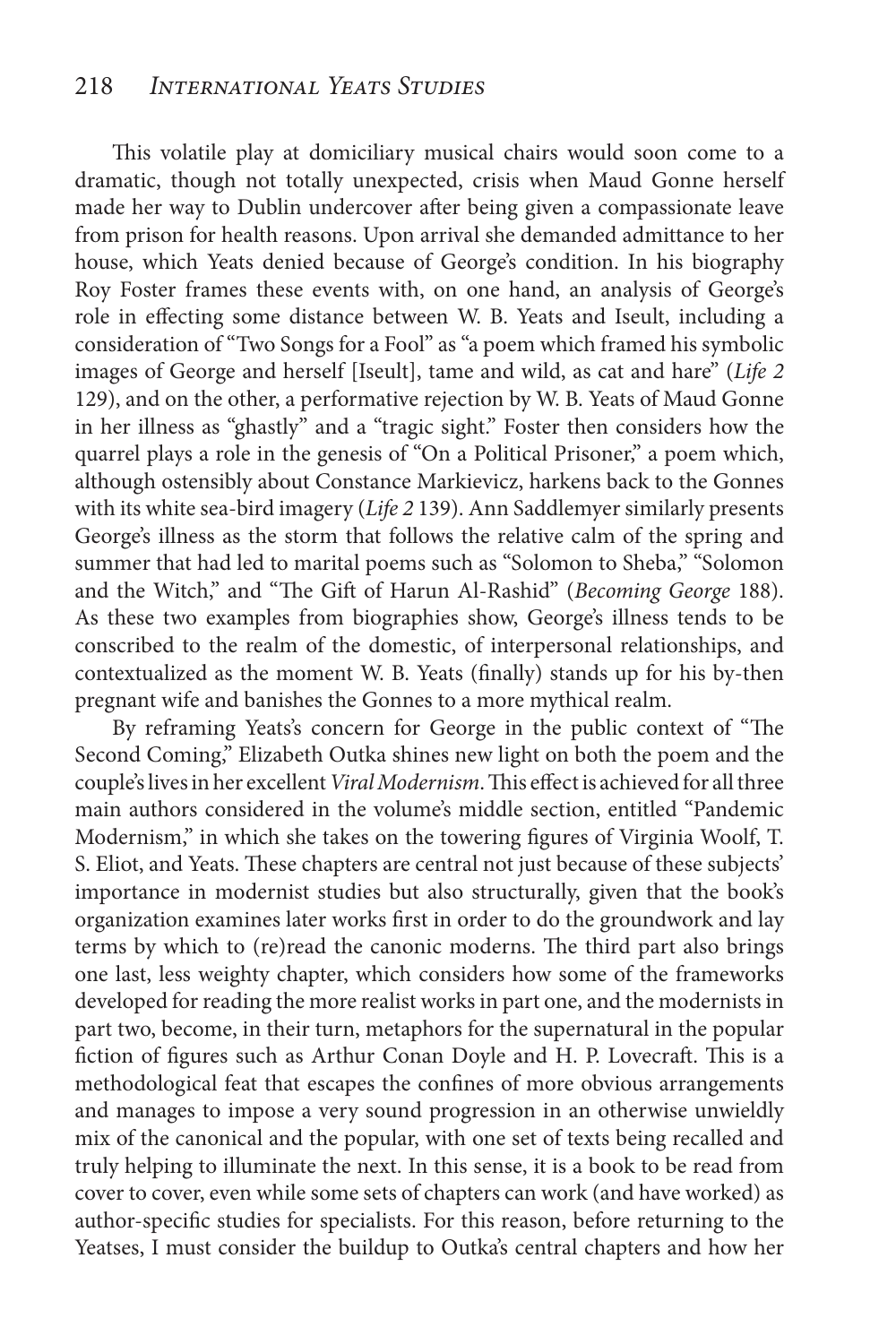analysis strikes an innovative note when reading texts as widely studied as *Mrs. Dalloway*, *The Waste Land*, and, more to the scope of this journal, "The Second Coming."

The introduction opens with what the author calls a "modernist mystery" that the 1918 influenza pandemic seems to have made few appearances in the British, Irish, and American literature of the period, a perception that classic studies of the pandemic such as John M. Barry's have helped cement when declaring that "[t]he disease has survived in memory more than in any literature".<sup>3</sup> The operative word, which she does not highlight here but which should jump out at the attentive reader, is seems. Part one consists of analyses of more realist works which, according to her argument, have a more overt manner of representing the pandemic because they originate at a greater geographic and temporal distance from the Great War. Written by US Americans between the years of 1922 and 1939, a novella like Katherine Anne Porter's *Pale Horse, Pale Rider* can "establish the frame we need to see the diffuse elements from the pandemic experiences in part 2" (40). This diffuseness is, in itself, characteristic of the virus, as:

New forms of violence—an internal corruption, a miasmic enemy, an invisible weapon, a spreading contagion—become foils to the more visible violence of war. The very avoidance of the pandemic fundamentally shapes the period and thus changes how we read it: the virus becomes the ultimate form of Yeats's "mere anarchy," an invisible power without human agency and outside all control. (3)

The trope of the "miasma" is certainly the most pervasive and carries considerable explanatory power in every chapter even if, as the author recognizes, by 1918 germ theory had already replaced the explanation of "tainted air" a cause for disease—at least among medical authorities.<sup>4</sup> The second trope that recurs in the study is what Outka terms "viral resurrection" and is not only related to the various zombie figures of part three but to delirium states and mental-health issues caused by the virus during infection and in its sometimes lifelong aftereffects with chronic conditions developed as consequences of the flu.

In bringing a "pandemic literary paradigm" to the reading of Woolf, Eliot, and Yeats, Outka does not propose a cause-and-effect model for elements of modernist style that have already been identified particularly with the war, "argu[ing] instead for a critical recognition of a symbiotic atmosphere of influence" between both pandemic and war:

Collectively, these works [*Mrs. Dalloway*, *The Waste Land*, and "The Second Coming"] shape the sense of global menace, of a coming apocalypse or waste land that involves a form of mass death tied to—but distinct from—the more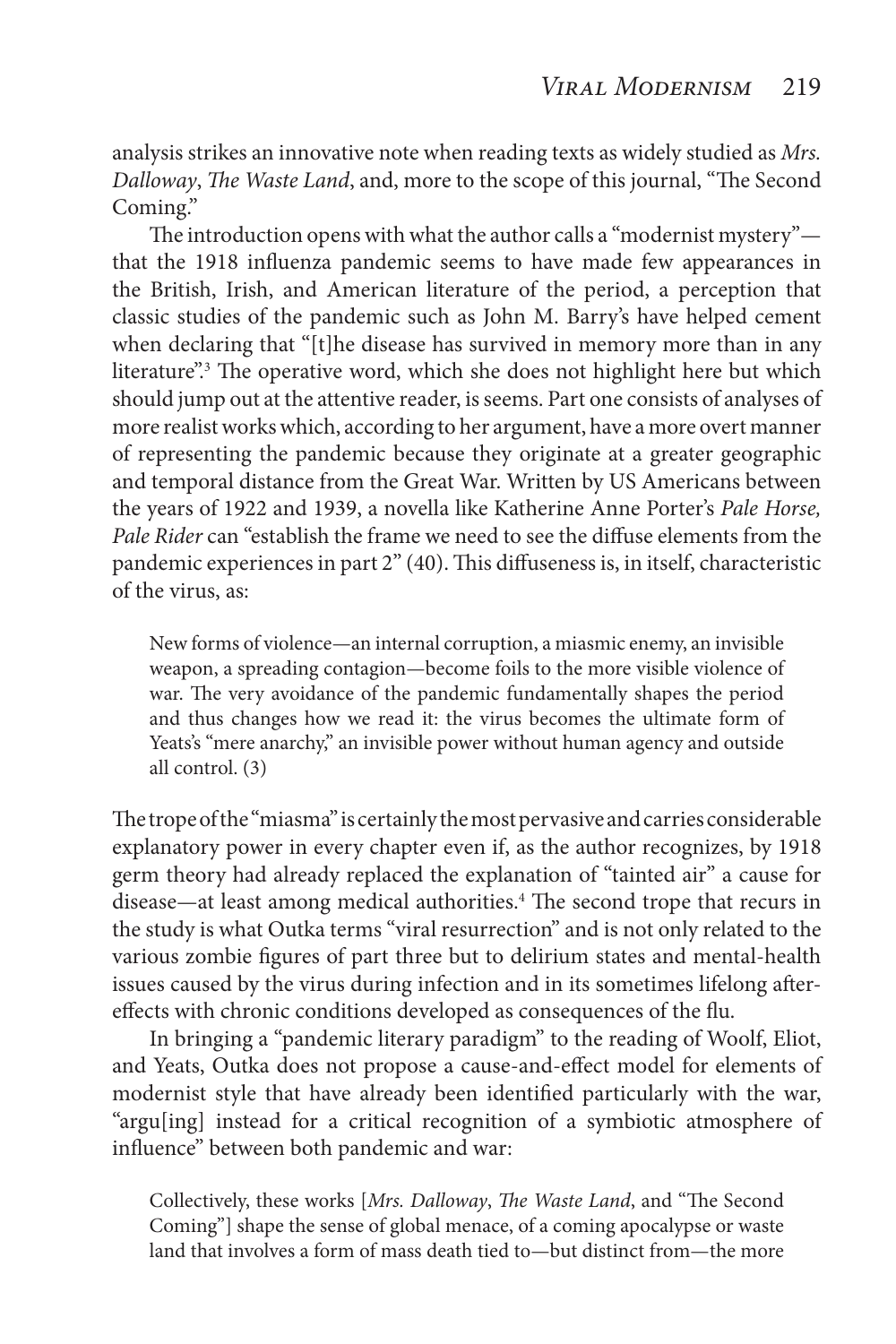visible violence of war. Adjusting our framework to include the shadowy landscape of pandemic suffering requires a parallel retooling of modernist scholarship on violence and the body. (101)

This deceptively modest claim (a mere adjustment) has nevertheless shifted my own understanding of Clarissa Dalloway irrevocably. When Outka first published on the topic in *Modernism/modernity* in 2014, it read like a revelation;<sup>5</sup> it also led me to Jane Fisher's excellent book-length study of women's narratives of the 1918 pandemic.<sup>6</sup> The Yeats chapter, however, brings completely original material to her analysis and comprises far more than what the title— "Apocalyptic Pandemic: W. B. Yeats's 'The Second Coming'"—indicates.

In addition to reframing the biographical facts of George's illness, with special consideration of her status as a pregnant woman in Dublin (a reality recently fictionalized by Emma Donoghue in another great historical novel),<sup>7</sup> from the "internal, bodily apocalypse" to a "vast, societal breakdown" (167) of "The Second Coming," the chapter also contrasts that central poem to other poems of "Yeatsean [sic] violence" (175). Also included is the work of the third Yeats, John Butler Yeats, and his illustrations for an 1895 edition of Daniel Defoe's *A Journal of the Plague Year*. 8 Though not a Yeatsian herself, Outka deftly covers the expansive grounds of the poem's analyses (including the excision of specific allusions in drafts) and succeeds in supporting her conclusion that:

Despite shared qualities with other works, "The Second Coming" stands as distinct in the nonhuman agency it suggests. "Easter 1916," "Nineteen Hundred and Nineteen," and "Leda and the Swan" may each offer different takes on violence, but they all concern specific people and acts, a specific history, and a human-initiated destruction, all seen from the vantage point of an outside observer who does not seem, quite, to have witnessed the violence in person [. . .]. The difference in this violence does not mean that "The Second Coming" must be about the pandemic, but it does highlight how the poem registers violence that Yeats had seen firsthand and that his wife had experienced, captured from within the immediacy of the trauma and allowing little distance from the unfolding events. (182)

Her pandemic readings add new layers to the well-known "turning and turning," "darkness drops again," and "mere anarchy is loosed," but particularly to "the ceremony of innocence is drowned," and "the blood-dimmed tide is loosed" the very expressions whose powerful but indefinite allusiveness have made "The Second Coming" the go-to poem of crisis and turmoil among journalists and politicians, as Geraldine Higgins showed us once more in her brilliant plenary at the International Yeats Society Conference 2020.<sup>9</sup> The conference,